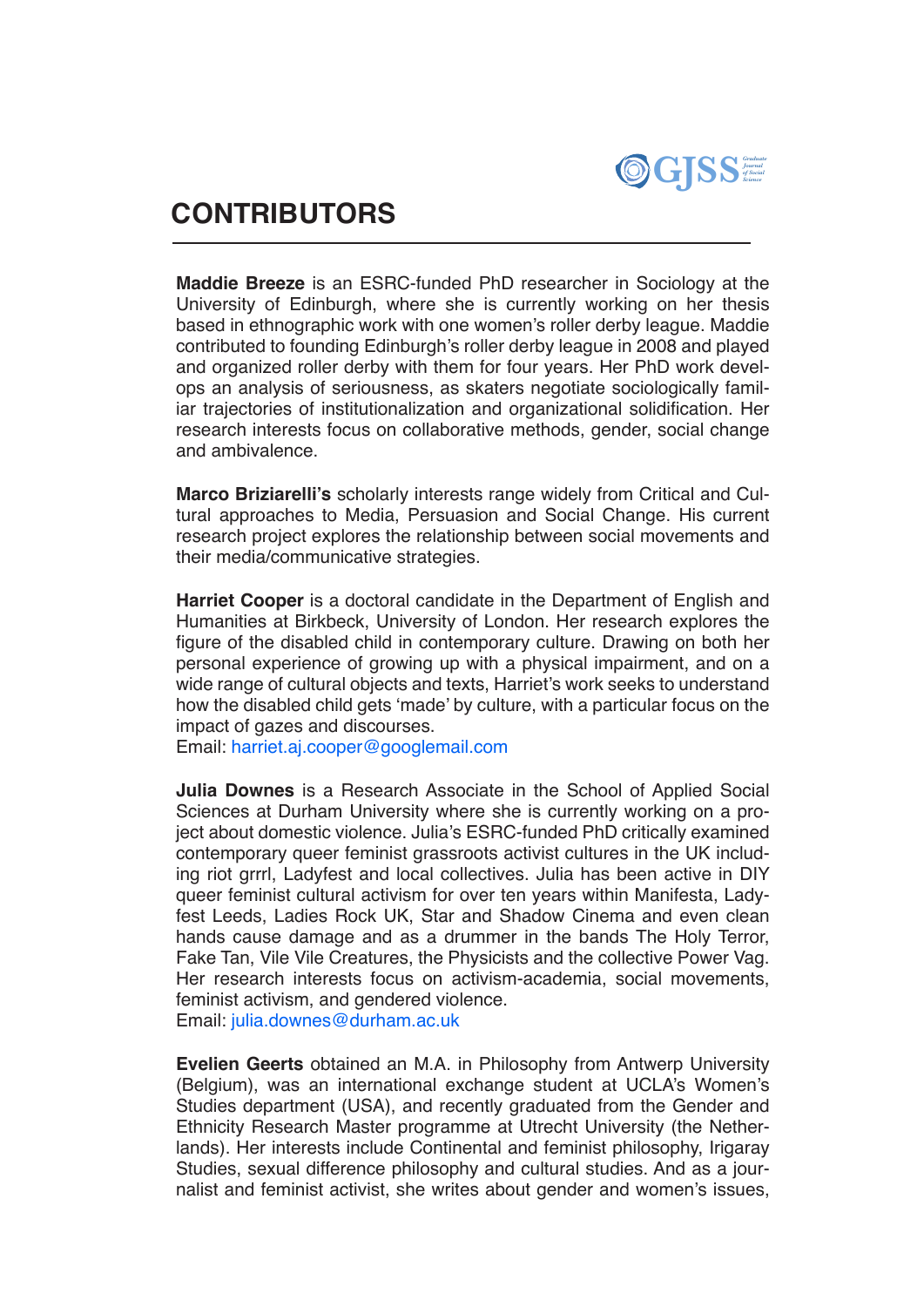multiculturalism, the representation of women in politics and culture, and female artists in alternative music. <http://uu.academia.edu/EvelienGeerts>

**Naomi Griffin** is a PhD Researcher in Sociology at Northumbria University. She is currently undertaking (auto)ethnographic research into DIY cultures with a focus on DIY punk in the North East of England. Naomi has been involved in DIY and DIY punk to varying degrees for just over a decade. She co-founded the Equestrian Collective (a collective based in Durham City which organises punk shows and other events), she is involved in the running of a DIY record label (Discount Horse records) and has also been in several bands over the years (most recently Martha and No Ditching). Her research interests focus on DIY culture and DIY cultural activism, subcultures, punk, activism, social change and gender.

**Anna Kuslits** has graduated with an MA in Gender Studies from Central European University and an MA in Comparative Literature from ELTE University, Budapest. Her main field of interest is continental philosophy, deconstruction and queer theory. Her current research involves the concept of representation in 18th century aesthetics and political philosophy. Email: [kuslitsanna@gmail.com](mailto:kuslitsanna%40gmail.com?subject=)

**Emily Miles** recently graduated with an MSc from the London School of Economics and Political Science, and has previously worked with various NGOs and charities that combat gender-based violence. She has written in student newspapers and blogs on issues of politics and gender, with a particular focus on the sexual harassment of women in protest movements. She currently works for a South African NGO that works with men and boys for gender equality, developing ways to improve men's health-seeking behaviour and sexual health, reducing the impact of HIV and gender-based violence on both men and women.

**Maya Nitis**'s forthcoming dissertation, *Languages of Resistance*, addresses the chiasmic intertwining of language and action in performative terms, forging a path away from the collapse of language into violence. For an abstract see: [www.ethnographyofflight.blogspot.com](http://www.ethnographyofflight.blogspot.com). After her defence this summer, she is also hoping to participate in starting an independent theoretical praxis zine in Berlin.

**André Pusey** is a PhD student in the School of Geography at the University of Leeds researching the (re)production of the common(s) within social movements and a part-time lecturer at Leeds Metropolitan University.

**Leon Sealey-Huggins** is a PhD student in the School of Sociology and Social Policy at the University of Leeds researching the politics of responses to climate change in the Caribbean.

Email: [l.a.sealey-huggins@leeds.ac.uk](mailto:l.a.sealey-huggins%40leeds.ac.uk%20?subject=)